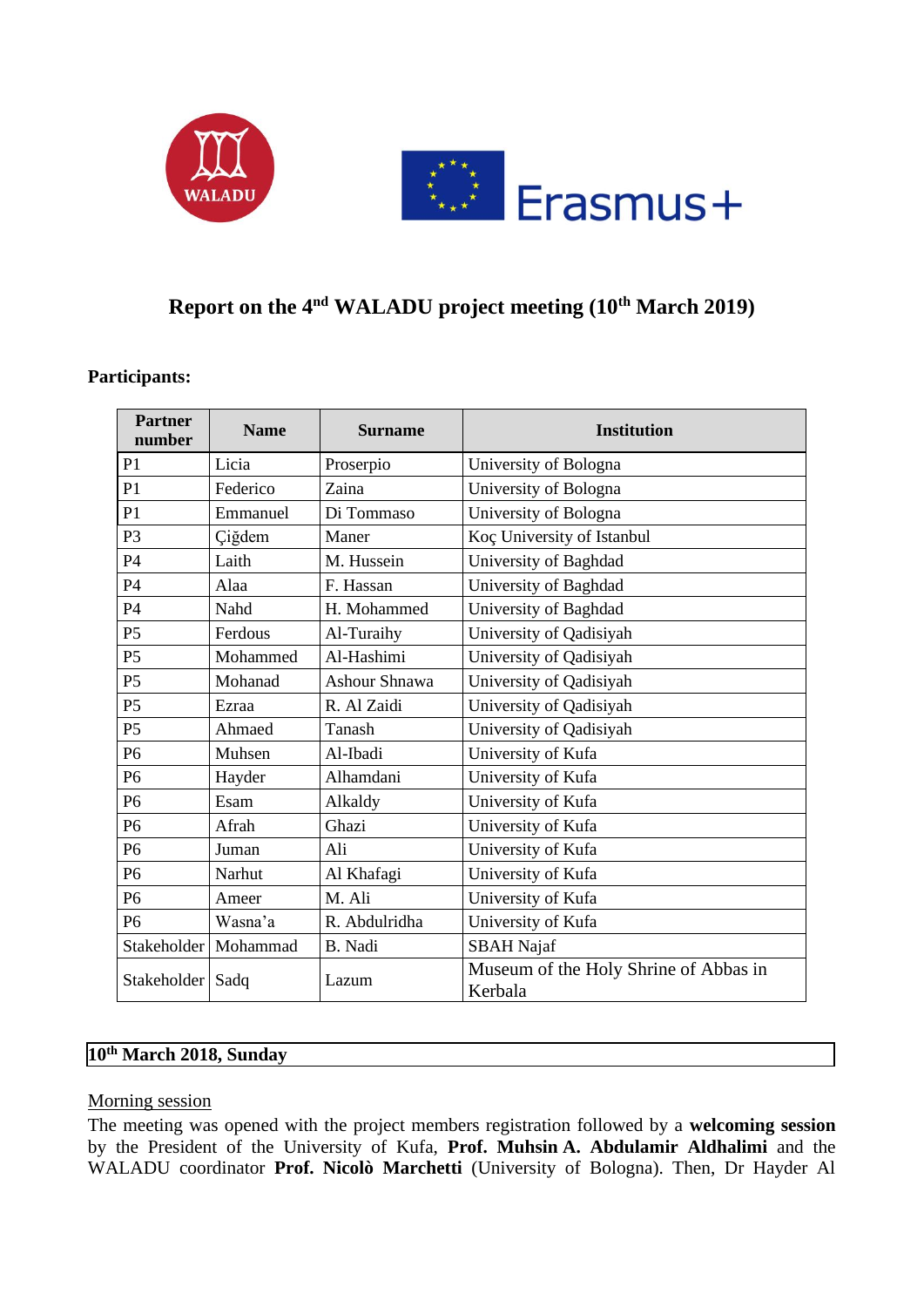Hamdany (University of Kufa) introduced the meeting agenda to the attendants and the presentations.

Beside the 20 Consortium members, the director of the Museum of the Holy Shrine of Abbas in Kerbala Mr. Sadq Lazum and the director of the SBAH of the Najaf region, Dr Mohammed B. Nadi were invited to the meeting as stakeholders for the implementation of internship activities.

A first **wrap up of the WALADU activities from the WP1** until now was provided by Licia Proserpio (University of Bologna) from the WALADU coordination team. This was then followed by a **detailed presentation of the WP3 activities and results** (in particular the WALADU Summer School) by Prof. Çiğdem Maner (Koç University – Istanbul).

After the presentation of the results of the WP1-WP3 activities, Licia Proserpio and Federico Zaina (University of Bologna) illustrated the **last challenges of the WALADU project** before its end in October 2019. These include the following themes:

1. Accreditation of the new WALADU teaching units in archaeology on the websites of the three universities.

2. Activation of the internship activities for the BA students in Archaeology in the three universities from Summer 2019.

3. Financial issues still to be clarified.

*See ppt presentations and videos in the Project Dropbox folder:*

*1 – (ppt) Introduction to LMU Munich*

*2 - (video) Why WALADU? Project Presentation Episode 1*

*[https://www.youtube.com/watch?v=c5TLpA5w594&list=PLEZ9ExfcQQ5ewc\\_PACtE1mV7Qn15HUTDN](https://www.youtube.com/watch?v=c5TLpA5w594&list=PLEZ9ExfcQQ5ewc_PACtE1mV7Qn15HUTDN) 3 - (video) What is WALADU doing ? Project Presentation Episode 2*

*[https://www.youtube.com/watch?v=c5TLpA5w594&list=PLEZ9ExfcQQ5ewc\\_PACtE1mV7Qn15HUTDN](https://www.youtube.com/watch?v=c5TLpA5w594&list=PLEZ9ExfcQQ5ewc_PACtE1mV7Qn15HUTDN) 4 - (video) WALADU Tranings ! Project Presentation Episode 3*

*[https://www.youtube.com/watch?v=VwRoEbX6WPg&list=PLEZ9ExfcQQ5ewc\\_PACtE1mV7Qn15HUTDN&](https://www.youtube.com/watch?v=VwRoEbX6WPg&list=PLEZ9ExfcQQ5ewc_PACtE1mV7Qn15HUTDN&index=3) [index=3](https://www.youtube.com/watch?v=VwRoEbX6WPg&list=PLEZ9ExfcQQ5ewc_PACtE1mV7Qn15HUTDN&index=3)*

*5 - (video) WALADU Summer School ! Project Presentation Episode 4*

*[https://www.youtube.com/watch?v=IJMSNbMQy0k&list=PLEZ9ExfcQQ5ewc\\_PACtE1mV7Qn15HUTDN&i](https://www.youtube.com/watch?v=IJMSNbMQy0k&list=PLEZ9ExfcQQ5ewc_PACtE1mV7Qn15HUTDN&index=4) [ndex=4](https://www.youtube.com/watch?v=IJMSNbMQy0k&list=PLEZ9ExfcQQ5ewc_PACtE1mV7Qn15HUTDN&index=4)*

*6 - (video) WALADU Cascade Training! Project Presentation Episode 5 <https://www.youtube.com/watch?v=MIIdi4Q6m60>*

## Afternoon session

During the afternoon, the WALADU coordination team in collaboration with the hosting institution organized three session aiming at discussing the three themes introduced at the end of the morning session:

## *Session 1*

During session 1, chaired by Federico Zaina, the team members responsible for the scientific part of the project and the IT technicians in charge of modifying the website of each university worked together to indentify the best way to improve each university website. The approved changes in the website include: 1) **English version of the entire BA courses in Archaeology** (name of professors, title of the teaching units, credits) both on the public webpage and in the website of the specific colleges/faculties hosting the BA course; 2) Inclusion of the **syllabi of the new WALADU teaching units downloadable for free**.